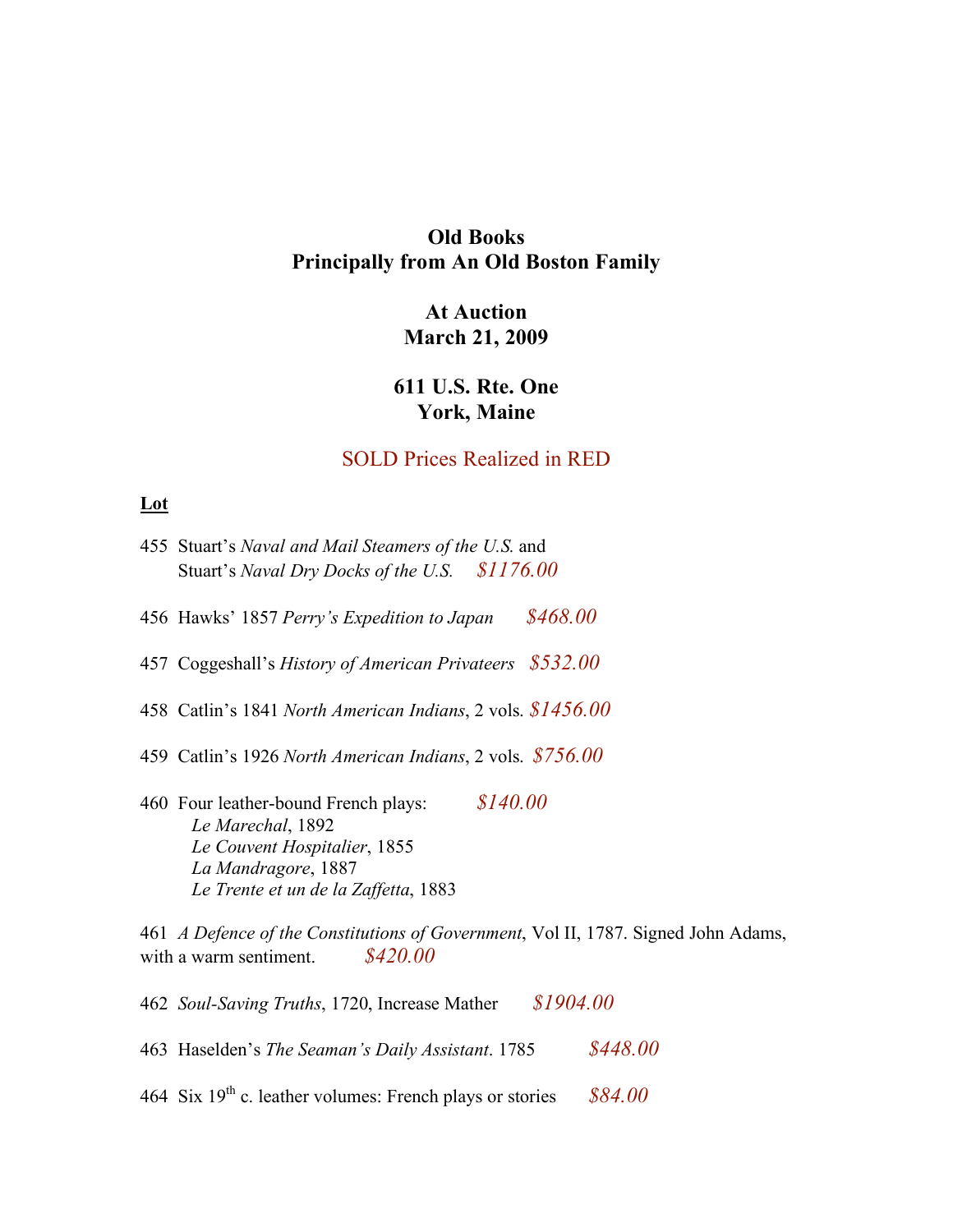- 465 36 leather volumes: *The Works of Dickens*, Gadshill ed. *\$952.00*
- 466 *The Writings of James Russell Lowell*, Riverside ed. 11 leather vols. *\$336.00*
- 467 *Pepys's Diary*, 1858, 4 vols. *\$112.00*
- 468 *Trivia: Or, The Art of Walking the Streets of London* by Mr. Gay. Undated, probably 18th c. *\$448.00*
- 469 10 early leather vols.: the works of various poets *\$112.00*
- 470 11 leather vols.: *Rudimentary Treatises.* London, John Weale *\$896.00*
- 471 Three sets: Tennyson, Scott, Stevenson *\$62.00*
- 472 Lot of *Yachting* and Royalty magazines*\$22.00*
- 473 *Les Provinciales*, 12 leather vols. 1791 (?) *\$224.00*
- 474 Imprint: *An Answere to Certaine Scandalous Papers Scattered Abroad Under Colours of a Catholicke Admonition.* Robert Barker, London, 1606 *\$398.00*
- 494 51 vols. *Harvard Classics*, including Reading Guide *\$112.00*
- 524 21 leather vols.: *George Eliot's Works*. Standard ed. *\$560.00*
- 525 29 vols. *Great Events \$59.00*

#### **and other misc. works.**

#### **End**

### **HAP MOORE ANTIQUES AUCTIONS P.O. Box 16, 611 U.S. Route One** *York, Maine 03909*